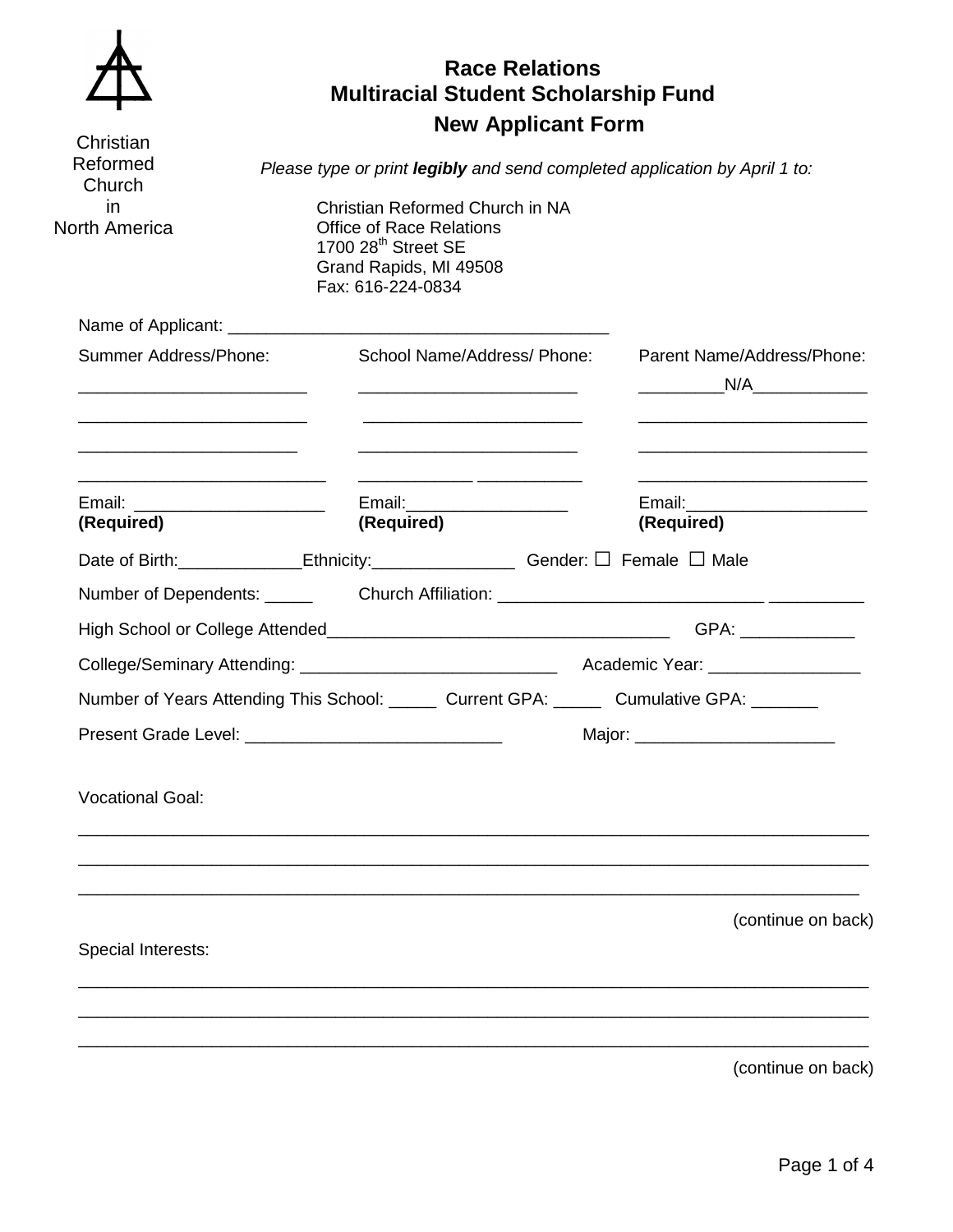|  | Please write a paragraph about your personal history and family: |
|--|------------------------------------------------------------------|
|--|------------------------------------------------------------------|

(continue on back)

| Please write a paragraph about your Christian faith:                                                                       |  |
|----------------------------------------------------------------------------------------------------------------------------|--|
| (continue on back)<br>Because Race Relations is particularly interested in aiding in the development of Christian leaders, |  |
| please write about your Christian leadership goals.<br>In your church:                                                     |  |
| (continue on back)                                                                                                         |  |
| In your work:                                                                                                              |  |
| (continue on back)                                                                                                         |  |

\_\_\_\_\_\_\_\_\_\_\_\_\_\_\_\_\_\_\_\_\_\_\_\_\_\_\_\_\_\_\_\_\_\_\_\_\_\_\_\_\_\_\_\_\_\_\_\_\_\_\_\_\_\_\_\_\_\_\_\_\_\_\_\_\_\_\_\_\_\_\_\_\_\_\_\_\_\_\_\_\_\_\_ \_\_\_\_\_\_\_\_\_\_\_\_\_\_\_\_\_\_\_\_\_\_\_\_\_\_\_\_\_\_\_\_\_\_\_\_\_\_\_\_\_\_\_\_\_\_\_\_\_\_\_\_\_\_\_\_\_\_\_\_\_\_\_\_\_\_\_\_\_\_\_\_\_\_\_\_\_\_\_\_\_\_\_ \_\_\_\_\_\_\_\_\_\_\_\_\_\_\_\_\_\_\_\_\_\_\_\_\_\_\_\_\_\_\_\_\_\_\_\_\_\_\_\_\_\_\_\_\_\_\_\_\_\_\_\_\_\_\_\_\_\_\_\_\_\_\_\_\_\_\_\_\_\_\_\_\_\_\_\_\_\_\_\_\_\_\_

By signing this application, the student grants permission to his/her college to send his/her transcript, financial-aid information, and college-application information to the Office of Race Relations. The student also grants the Office of Race Relations permission to use the Race Relations Scholarship Grant Application information in promotion.

\_\_\_\_\_\_\_\_\_\_\_\_\_\_\_\_\_\_\_\_\_\_\_\_\_\_ \_\_\_\_\_\_\_\_\_\_\_\_\_\_\_\_\_\_

\_\_\_\_\_\_\_\_\_\_\_\_\_\_\_\_\_\_\_\_\_\_\_\_\_\_\_\_\_\_\_ \_\_\_\_\_\_\_\_\_\_\_\_\_\_\_\_\_\_\_\_\_\_\_

Student Signature Date Date

Commitment Clause: All students who receive a Race Relations Multiracial Student Scholarship are expected to participate in multicultural activities sponsored or recommended by the institution, as well as Race Relations workshop when available. The intention of this requirement is to prepare you early in your career for active leadership in our denomination. By signing below, you promises to participate in the above-mentioned activities.

Student Signature Date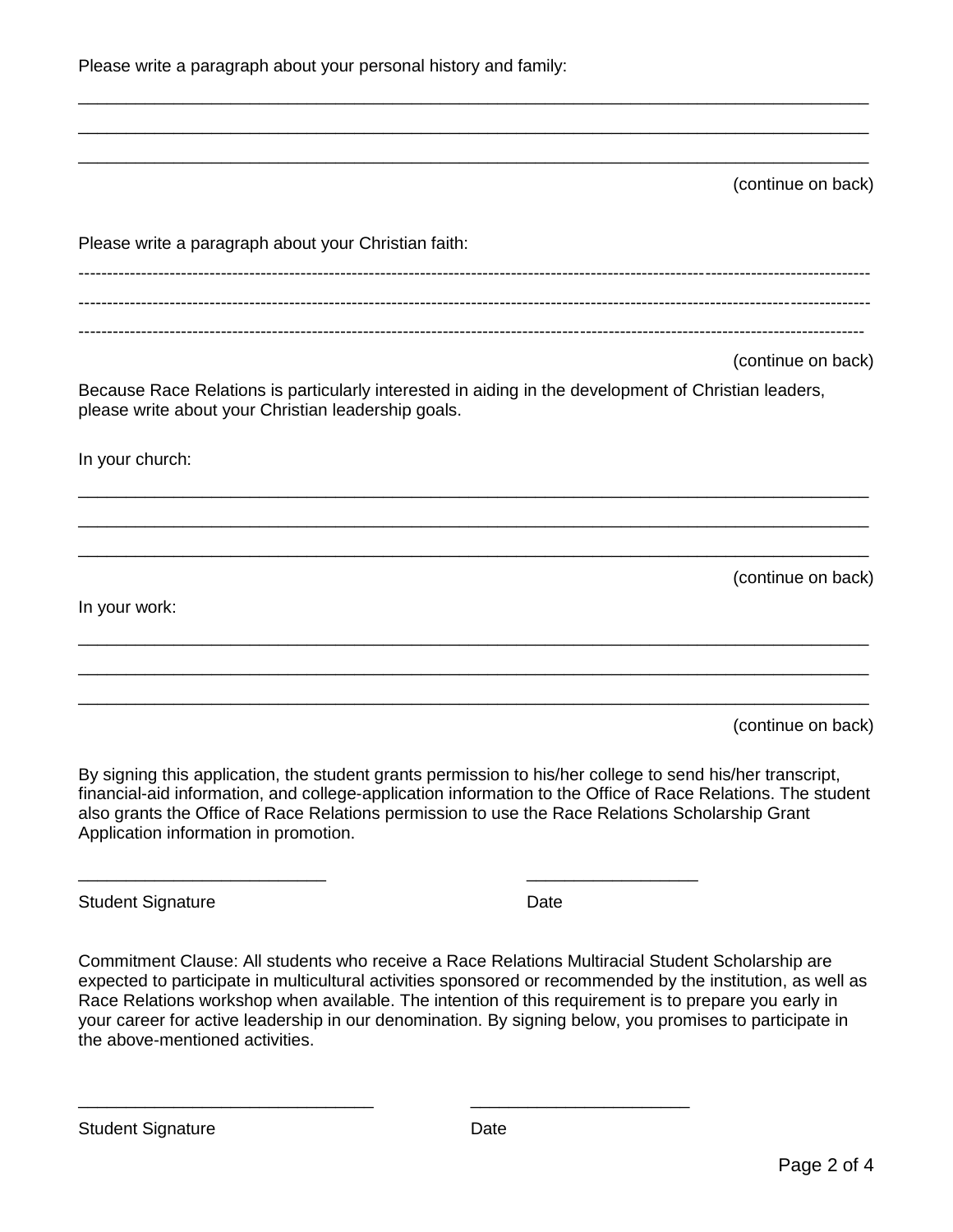

**Christian** 

## **Race Relations**

## **Multiracial Student Scholarship Fund Pastoral Recommendation Form**

*Please type or print legibly and send completed application by April 1 to:*

Christian Reformed Church in NA Office of Race Relations 1700 28th Street SE Grand Rapids, MI 49508 Fax: 616-224-0834 Applicant's Name \_\_\_\_\_\_\_\_\_\_\_\_\_\_\_\_\_\_\_\_\_\_\_\_\_\_\_\_\_\_ School Attending \_\_\_\_\_\_\_\_\_\_\_\_\_\_\_\_\_\_\_\_\_\_\_\_\_\_\_\_\_\_ Program of Study \_\_\_\_\_\_\_\_\_\_\_\_\_\_\_\_\_\_\_\_\_\_\_\_\_\_\_\_\_\_ Reformed **Church** in North America

The student mentioned above has requested your recommendation for the Race Relations Multiracial Scholarship. Please include your assessment of the applicant's personality, academic ability, Christian commitment, and ministry potential.